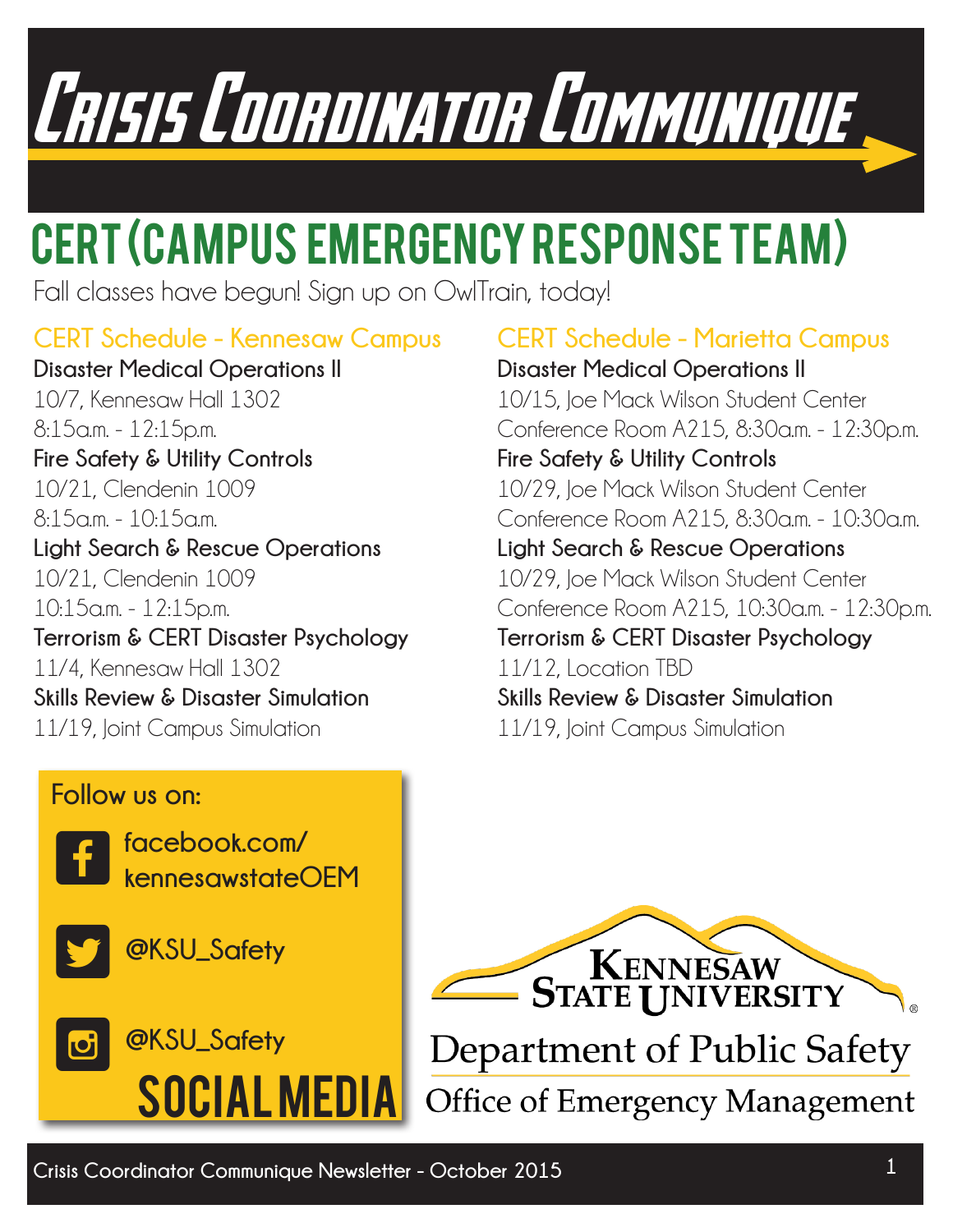## Important Dates

**Crisis Coordinator Quarterly Meeting** 11/19, 1:00p.m. - 3:00p.m., Prillaman 1105

**Siren Test** Every first Wednesday of the month at noon.

**Radio Check** Every first Wednesday of the month at 10:00a.m**.**

## Upcoming Training

#### **Crisis Coordinator Training**

10/14, 9:00a.m. - 1:00p.m. Clendenin 1009 (Includes Basics of Emergency Management, Emergency Response Operations, Fire Safety and Active Shooter Response).

#### **Fire Safety**

10/14, 10:30a.m. - 11:30a.m. Clendenin 1009

**Active Shooter Response** 10/14, 11:30p.m. - 1:00p.m. Clendenin 1009 **Office of Emergency Management** 470-578-6985 Office Annex, Bldg. 14

Andy Altizer, Director andy\_altizer@kennesaw.edu

James Westbrook, Assistant Director iwestbr9@kennesaw.edu

Christy Hendricks, Kennesaw Coordinator dhendr16@kennesaw.edu

Ted Stafford, Marietta Coordinator estaffo7@kennesaw.edu

Bob Williams, Communication Center Manager rwilli47@kennesaw.edu

Rachel Chastine, Communications Intern rchastin@students.kennesaw.edu

Stephanie Jordan, Communications Intern/Editor sjorda35@kennesawedu

KSU Police for Emergencies 470-578-6666 **CONTACT US** 

## National Fire Prevention Month

As we close out September and National Preparedness Month, we begin to look forward to the cool fall weather of October. October also brings National Fire Prevention Month. This national campaign encourages people to remember to take precaution when working with any heat sources – including candles, space heaters, and tart warmers (those wax-melting devices that make your office smell wonderful). At Kennesaw State, the use of candles and tart warmers are prohibited. At home, always remember to give candles and tart warmers plenty of space and place them in areas where they are unlikely to be disturbed by children, animals, or accidentally knocked over. Space heaters need space – it is right in the title! These devices can get very HOT and should never be left on unattended. Space heaters create a tremendous amount of heat and can catch paper, curtains, or other easily combustible materials aflame if they are left too close. Stay tuned to our Twitter and Facebook pages throughout October as we will be putting out more information regarding National Fire Prevention Month.